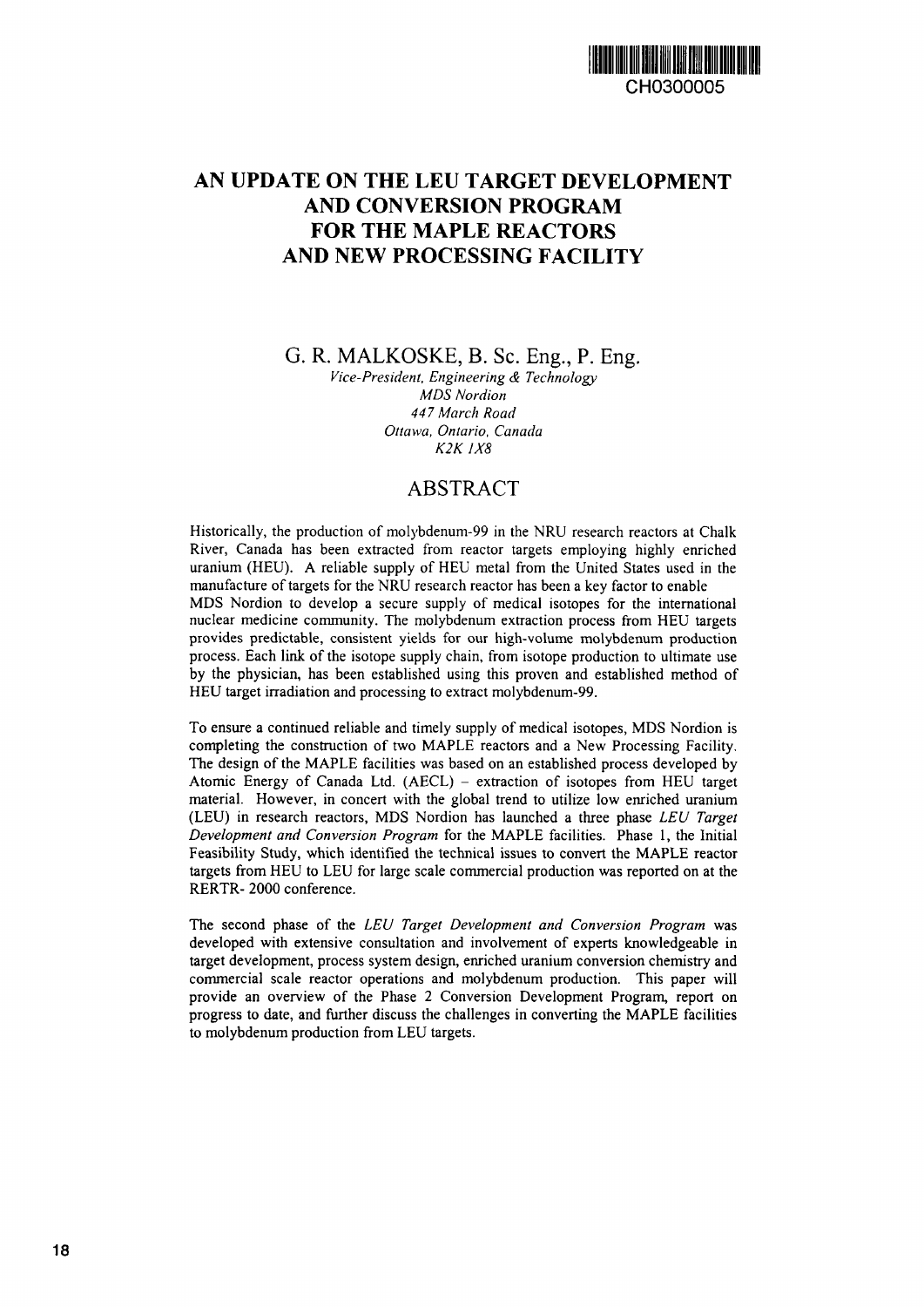### 1. **Introduction**

It is important to step back and consider the context in which MDS Nordion's MAPLE facility will operate. MDS Nordion is the world's leading supplier of medical isotopes. The company is in the business of supplying isotopes used to conduct some 34,000 nuclear medicine procedures every day around the world, such as determining the severity of heart disease, the spread of cancer and diagnosing brain disorders.

There are over 100 medical applications for radioisotopes and some 80% of nuclear medicine procedures rely on 'ust one isotope, molybdenum-99. Moreover, some of these procedures are performed using medical isotopes as soon as 41 hours after leaving the reactor. This is a real just-in-time business. As the radioisotope decays, MDS Nordion must get the product to the customer as quickly as possible. This is also a global endeavor. For example, some 5000 hospitals in North America depend on this supply each week; in Germany, its 850 hospitals; in Japan, its over 1000 hospitals and in Argentina, over 250 hospitals rely on our supply.

MDS Nordion's medical isotope business is also providing an exciting new platform in radioimmunotherapy. For example, novel ways to use a radioisotope to treat disease, such as for non-Hodgkin's lymphoma, a blood-borne cancer, are being developed. This exciting platform will expand the horizon for applications of medical isotopes.

At the end of the day, the MAPLE story, its planning, construction and the development work relating to LEU conversion, is about securing the supply of medical isotopes required by the international nuclear medicine community, and, ultimately, the thousands of patients who expect to receive their daily medical procedures.

## **2. The MAPLE Facilities - Securing the World Supply of Medical Isotopes**

#### Why build the MAPLE facilities?

There are compelling reasons to build the MAPLE facilities. MDS Nordion supplies the majority of the world's isotopes. Notably today molybdenum-99 is the most extensively used isotope. However, new medical techniques are providing opportunities for iodine-131, and the utilization of iodine-125 and xenon-133 are growing. The NRU reactor owned by AECL at Chalk River has been operating since 1957 and producing molybdenum since the early 1970's. Today NRU also supplies other medical isotopes, including cobalt-60.

Molybdenum-99 supply in the pre-1980 era was supported by four capable suppliers: Cintichem and GE in the United States, IRE in Belgium, and MDS Nordion in Canada. MDS Nordion obtained our medical isotopes in the NRU and NRX reactors, owned by AECL. Some of the reactors used for isotope production have encountered insurmountable circumstances that resulted in their permanent shutdown. The GE reactor was found to be located on a seismic fault and it was shutdown in 1980; the Cintichem reactor experienced a contamination incident that resulted **in** its permanent shutdown in 1990; the NRX reactor in Canada was shut down in March 31, 1993 due to safety concerns. The global nuclear medicine community had serious concerns about supply reliability, which was created by the shutdown of these reactors, as there was no viable backup supply of medical isotopes.

A number of' initiatives to broaden molybdenum-99 supply were taken. Mallinckrodt established a contract with HFR at Petten with MDS Nordion's help; IR.E increased its production capacity to provide a larger volume back up; NECSA in South Africa began to produce molybdenum-99 in 1993. Nonethe-less, the concern of a supply shortage continued. If NRU were to shutdown, the nuclear medicine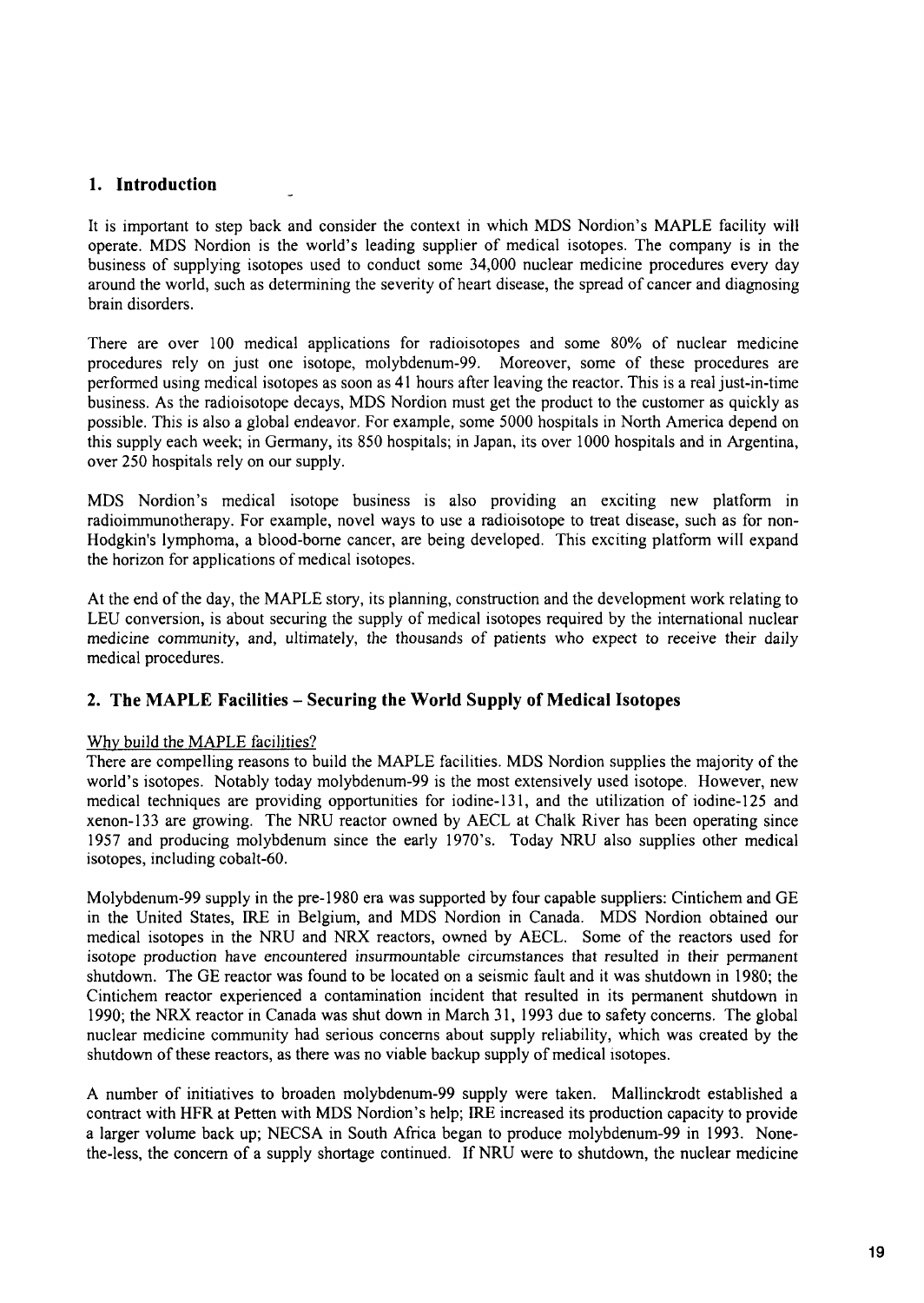community would not be able to obtain the volume of molybdenum-99 that it required from the aggregate of other producers.

In response to concerns the nuclear medicine community had about the long term, secure supply of molybdenum-99, in 1996 MDS Nordion and AECL announced an agreement that will ensure reliable and economic availability of radioisotopes to hospitals and clinics worldwide. The agreement provided for construction of two MAPLE reactors and a high volume, commercial, first stage processing facility at AECL's Chalk River Laboratories. MDS Nordion will own the reactors and processing facility and be responsible for managing the business and developing the isotope production planning activities. AECL have been contracted to design, build, and operate the facilities on behalf of MDS Nordion. The MAPLE reactors will be the only reactors in the world totally dedicated to the commercial production of medical radioisotopes. The significant investment being made by MDS Nordion at the AECL site at Chalk River, will capitalize on the extensive infrastructure, expertise and experience of AECL and MDS Nordion for the reliable, continuous supply of isotopes.

#### What are the MAPLE Facilities?

The MAPLE Facilities consist of two reactors and a processing facility to extract isotopes and manage the process waste. The MAPLE reactors are 10 Mw, open pool, light water reactors. The reactor has a compact core, about the size of a 90 litre 20 gallon) drum, and is surrounded by heavy water reflector tank. The reactor assembly consists of five major components: the inlet plenum; the grid plate; the core structure consisting of vertical flow tubes containing low enriched uranium (LEU) driver fuel bundles and high enriched uranium (HEU) target assemblies for medical isotope production; the heavy water reflector tank; and the chimney. The light water primary coolant enters the inlet plenum, flows upward through the grid plate, the flow tubes and fuel and target assemblies, and is directed back to the suction of the primary cooling pump via the outlet arms of the chimney.



Figure 1. Reactor Vessel

The MAPLE reactor is composed of 13 hexagonal and six circular flow tubes. Four of the 13 hexagonal flow tubes are used for irradiating HEU targets; the remaining nine contain 36 element LEU driver fuel assemblies. The six circular flow tubes contain 18 element driver fuel assemblies.

Two reactors were built to ensure a secure and continuous supply of medical isotopes. Isotopes will be produced **in** one reactor while the other is being maintained and on stand-by for its next production run.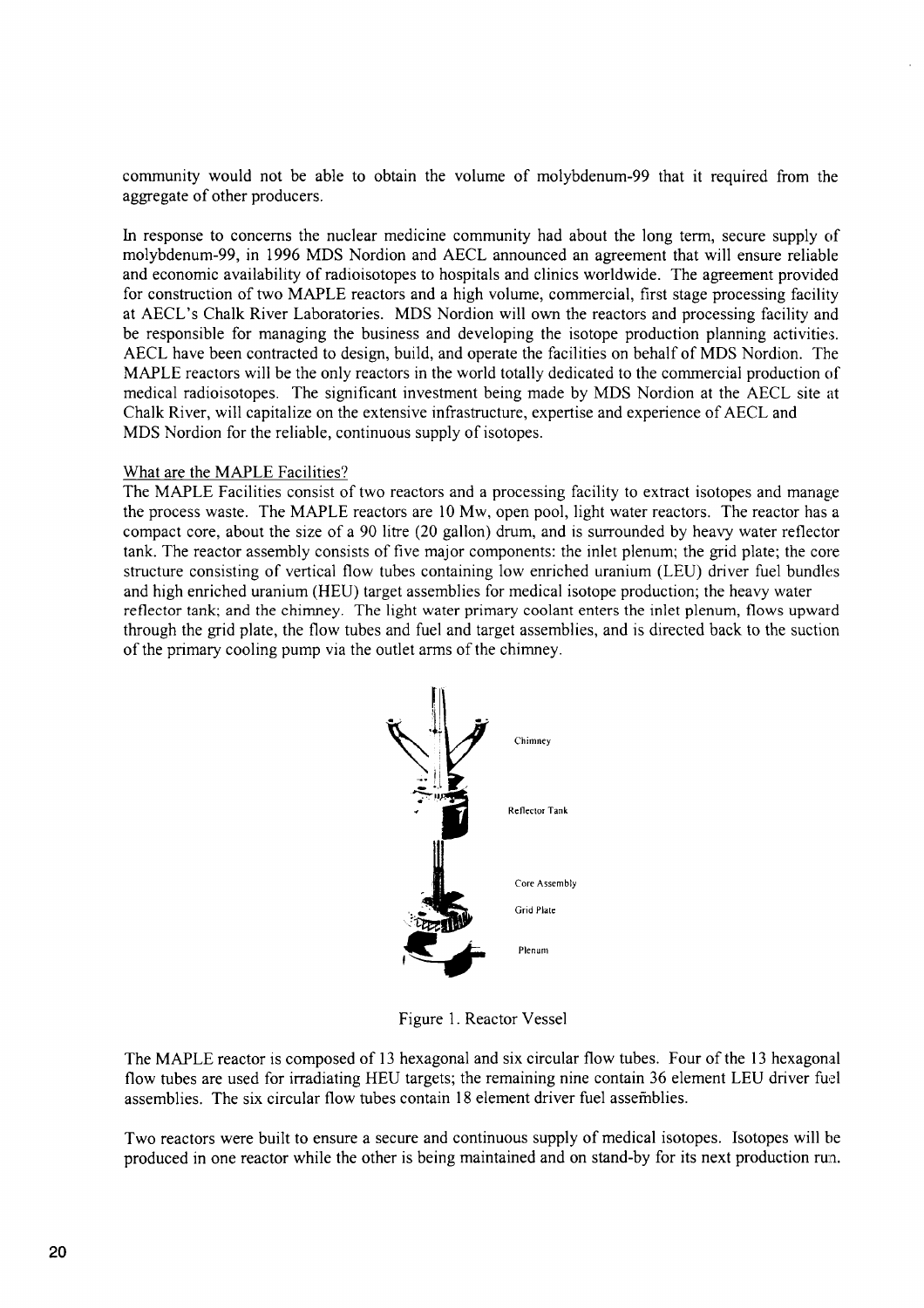The operating cycle of each reactor will have a minimum operating period of up to four weeks depending on isotope demand. HEU targets irradiated in the MAPLE reactors will be transferred **in** shielded containers to the processing facility for isotope extraction. The radioactive waste from the extraction process will be solidified within the processing facility and transferred to the waste management area on the Chalk River site for storage **in** concrete canisters.

The New Processing Facility (NPF) will extract the radioisotopes produced **in** the HEU feedstock target material, process the residuals, and transfer the product to containers for shipment to MDS Nordion's Ottawa facility. There, the isotopes are further processed, packaged, and distributed to MDS Nordion's nuclear medicine customers around the world. The timeline from start of target processing to product delivery to the hospital can be as little as 41 hours.

Overall, completion of the MAPLE project was planned to be about fifty months in duration. These new, one-of-a-kind facilities had several challenges to meet during the execution of the project. Advanced technology, a new licensing environment and a compressed schedule created challenges **in** licensing, design, construction and commissioning. Construction of the facilities had to take place on a crowded site. Existing buildings had to be removed and the ZEEP reactor had to be decommissioned and dismantled. So far several key milestones have been achieved.

| $\bullet$ | Project Start                                        | September | 1996 |
|-----------|------------------------------------------------------|-----------|------|
| $\bullet$ | <b>Environmental Approval</b>                        | April     | 1997 |
| $\bullet$ | <b>Construction Approval</b>                         | December  | 1997 |
| $\bullet$ | <b>MAPLE 1 Reactor</b>                               |           |      |
|           | <b>Operating License</b><br>$\overline{\phantom{a}}$ | August    | 1999 |
|           | First Sustained Nuclear Reaction                     | February  | 2000 |
| $\bullet$ | New Processing Facility                              |           |      |
|           | <b>Operating License</b>                             | August    | 1999 |
| $\bullet$ | <b>MAPLE 2 Reactor</b>                               |           |      |
|           | <b>Operating License</b>                             | June      | 2000 |

Figure 2 MAPLE Project Key Milestones

An environmental assessment for the facilities was completed in April 1997 and construction approvals for these facilities were granted in December 1997. MAPLE I achieved its first sustained nuclear reaction on February 19, 2000. This was a significant milestone in the project. The MAPLE I reactor had achieved all of its performance objectives at the  $2 \text{ kW}$  level and power was increased to the  $500 \text{ kW}$ level. Also, the operating license for MAPLE 2 was received in June 2000. During the past eighteen months, there has been a pause in commissioning to address licensing issues related to the shut-off rod safety shutdown system. At a recent meeting of the Canadian Nuclear Safety Commission (CNSC), AECL received authorization to proceed with the project, subject to satisfactory completion of specific licensing pre-requisites. We are pleased that the project has resumed and commissioning is underway. Assuming satisfactory completion of the licensing issues and operating license hold points, nuclear commissioning and acceptance testing of the MAPLE I reactor and New Processing Facility are expected to be complete later this year.

## **3. Converting the MAPLE Facilities to LEU Targets**

Tremendous progress has already been made by AECL and MDS Nordion to convert medical isotope production to LEU based material. The MAPLE reactors were designed to operate with LEU fuel, thus achieving a significant technological advancement in conversion fom HEU to LEU. This in itself has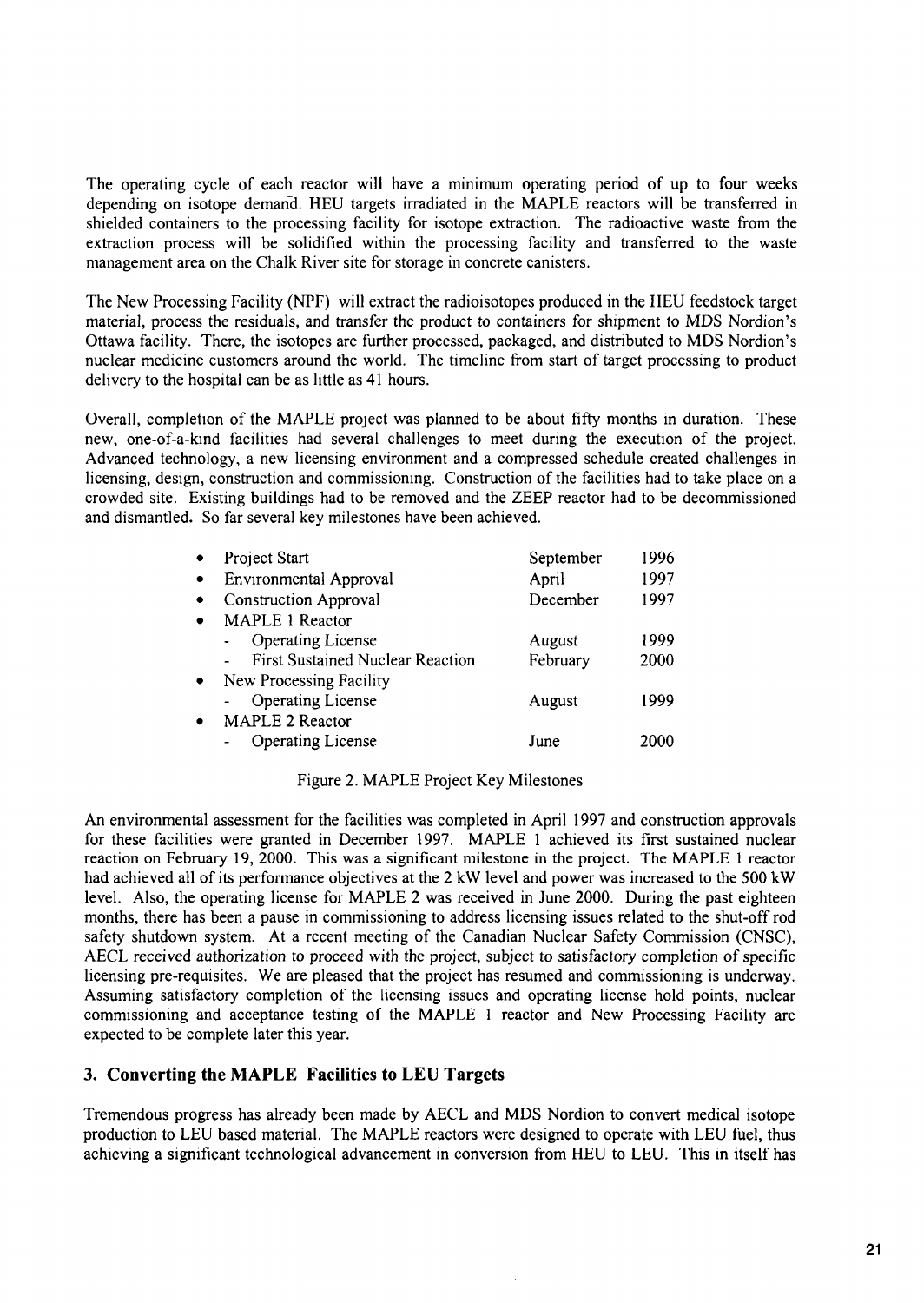reduced the reliance on HEU and thus makes the MAPLE technology unique at this point in time. The leadership taken by AECL and MDS Nordion to use LEU fuel in the MAPLE reactors for commercial production of medical isotopes is a substantial accomplishment in the Reduced Enrichment for Research and Test Reactors (RERTR) program.

HEU target technology is an integral part of the reactor operating system. It **is** a proven and reliable process for molybdenum production in the reactors operated by all commercial isotope producers. Predictable, consistent yields of molybdenum from HEU targets are the foundation for a reliable supply. Furthermore, all of the requisite licensing has been approved by national nuclear regulators and by health care regulators such as the U.S. Food and Drug Administration (FDA), and European national authorities. These links provide a secure chain of medical isotopes for the nternational nuclear medicine community. For this reason, the isotope production process has been designed using HEU targets clad in zirconium alloy.

Although HEU target technology is well established and consumes a relatively small quantity of material, proliferation concerns have caused significant international interest in reducing reactor reliance on HEU feedstock material. Today, the only known commercial sources of HEU are the United States and Russia. South Africa has their own supply of HEU used for molybdenum-99 production. Concerns with international safeguards and non-proliferation of HEU material have caused the U.S. to enact legislation in that will encourage reactor operators to convert to LEU and create increased difficulty for non-U.S. organizations to access HEU from the United States. Known as the Schumer Amendment, changes were made to the Atomic Energy Act in 1992 that imposed restrictions on exports of HEU fuel and targets from the United States, with certain qualifying statements related to the technical and economic vability of converting to LEU.

Furthermore, there is today increasing difficulty in the logistics of sourcing HEU material worldwide. Generally, HEU material is government controlled, lead-time to access material is long, and the reliability of supply is uncertain. The process of obtaining an export license is complicated and protracted. All of the above has created a public perception that favours the use of LEU material. This has caused MDS Nordion to initiate a program to examine the feasibility of, and address the issues to converting those reactors and their associated processing facilities to operate and process LEU targets. A significant challenge will be to convert the MAPLE facilities from HEU to LEU targets while they are operating; to ensure there is no disruption in the supply of molybdenum-99 and other radioisotopes used annually in millions of essential medical procedures.

To convert the MAPLE facilities to LEU targets in a logical manner, MDS Nordion established a threephase *LEU Target Development and Conversion Program.* They are:

- Initial Feasibility Study
- Conversion Development Program  $\bullet$
- Conversion Implementation Program

At the completion of each of the first two stages, an assessment will be done of the technical and economic issues that will be involved in the implementation phase.

It is important to understand that the *LEU Target Development and Conversion Program* must be accomplished within certain conditions. The first condition is that there fnust be minimum change to the MAPLE reactor design and operation, as well as the downstream processing system, all of which have been designed and built based on HEU target technology. A second condition is that isotope production capacity must be maintained to ensure the production capability exists to meet market demand. As a consequence of these two conditions, the same number of targets will be used. As a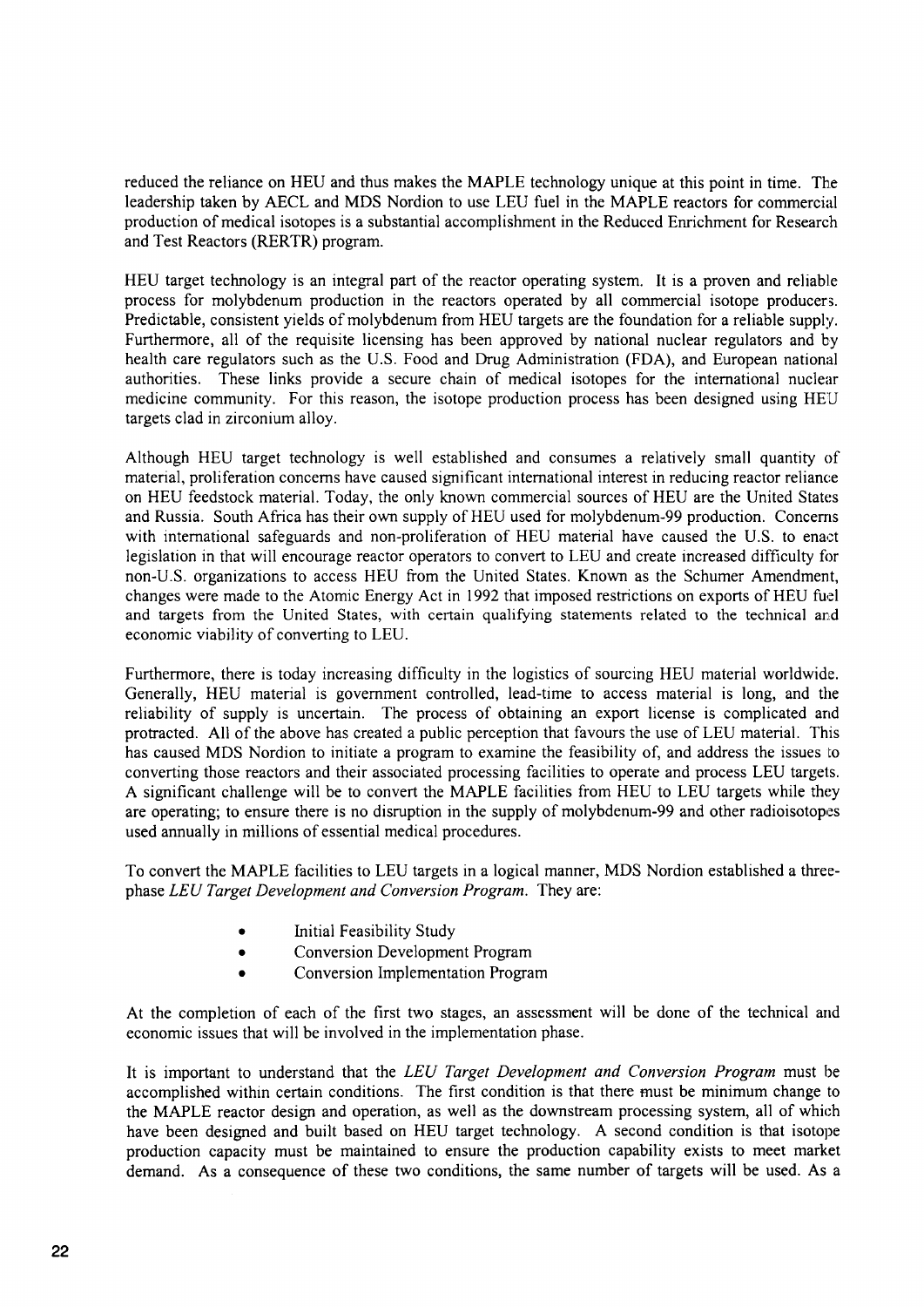result of this, the mass of uranium in the LEU targets will be 47 times greater than in an HEU target. The processing facility must be able to handle the increased uranium mass from the LEU targets and achieve acceptable performance characteristics in the areas of uranium dissolution, molybdenum-99 recovery yields, waste solidification and waste storage. Any incremental operational burden placed on the isotope production and processing system must ensure that the rigorous equipment preventative maintenance program for these facilities is not compromised.

The Initial Feasibility Study has been completed. A design for a LEU target for the MAPLE reactors has been produced and it has been determined that operation of the MAPLE reactors with LEU targets is technically feasible. The Initial Feasibility Study also identified the key Canadian regulatory conditions that must be met to use LEU targets in those reactors. Before LEU targets may be used in the MAPLE reactors, the Canadian Nuclear Safety Commission (CNSC) must review and approve environmental assessments and safety analyses performed by AECL, including critical heat flux tests and irradiation tests. It is anticipated that a public licensing process could be carried out by the CNSC in connection with its consideration of whether the MAPLE reactors will be authorized to use LEU targets. Based on consultation with the CNSC, it is expected that completion of their licensing process could require a minimum of three years. In addition, the drug certification requirements of the FDA and the European national authorities must be satisfied for production of molybdenum-99 from a new target source material comprised of LEU.

The situation with the New Processing Facility is more challenging and complex. Assuming that LEU targets could be irradiated in the MAPLE reactors, 47 times more uranium than in HEU targets will be chemically processed in the NPF to extract a similar quantity of medical isotopes. This additional mass must also be calcined to solidify the waste in stable form for long-term storage. The isotope processing hot-cell system and equipment, as noted earlier, is custom designed and solely dedicated to the processing and extraction of molybdenum-99 from HEU targets. Therefore a thorough assessment of the processing facility was required to explore the technical viability of converting to LEU.

MDS Nordion commissioned an assessment of the New Processing Facility with the following three key objectives:

- determine whether the equipment designed for the NPF can process LEU targets;
- determine the production capacity with LEU targets; and  $\bullet$
- determine changes that should be implemented prior to the introduction of radioactivity into the NPF.

The Initial Feasibility Study indicated the following key areas of concern in the New Processing Facility:

#### Liquid Waste Storage Capacity

The NPF has been built with adequate tanks to store the waste to reduce decay heat prior to the start of calcination. To improve production capacity, two areas have been identified: reduction of decay time and improvement of the calcination process.

#### **Waste Calcination**

The process used is a continuous batch process with the calcination taking place **in** a storage can that will be sealed and disposed of as solid waste. The calcination process requires the liquid from the target dissolution and alumina column washes to be metered into a can so free water can be evaporated on-line in a controlled manner. The system must operate under stable conditions to maintain process control; this will retain the residual material in the storage can, minimize sputtering which could cause fouling of the calcining equipment and minimize entrainment of the off-gas. Once the free water has been evaporated, thermal energy is applied to the residual material and a solid, cinder-like mass is left in the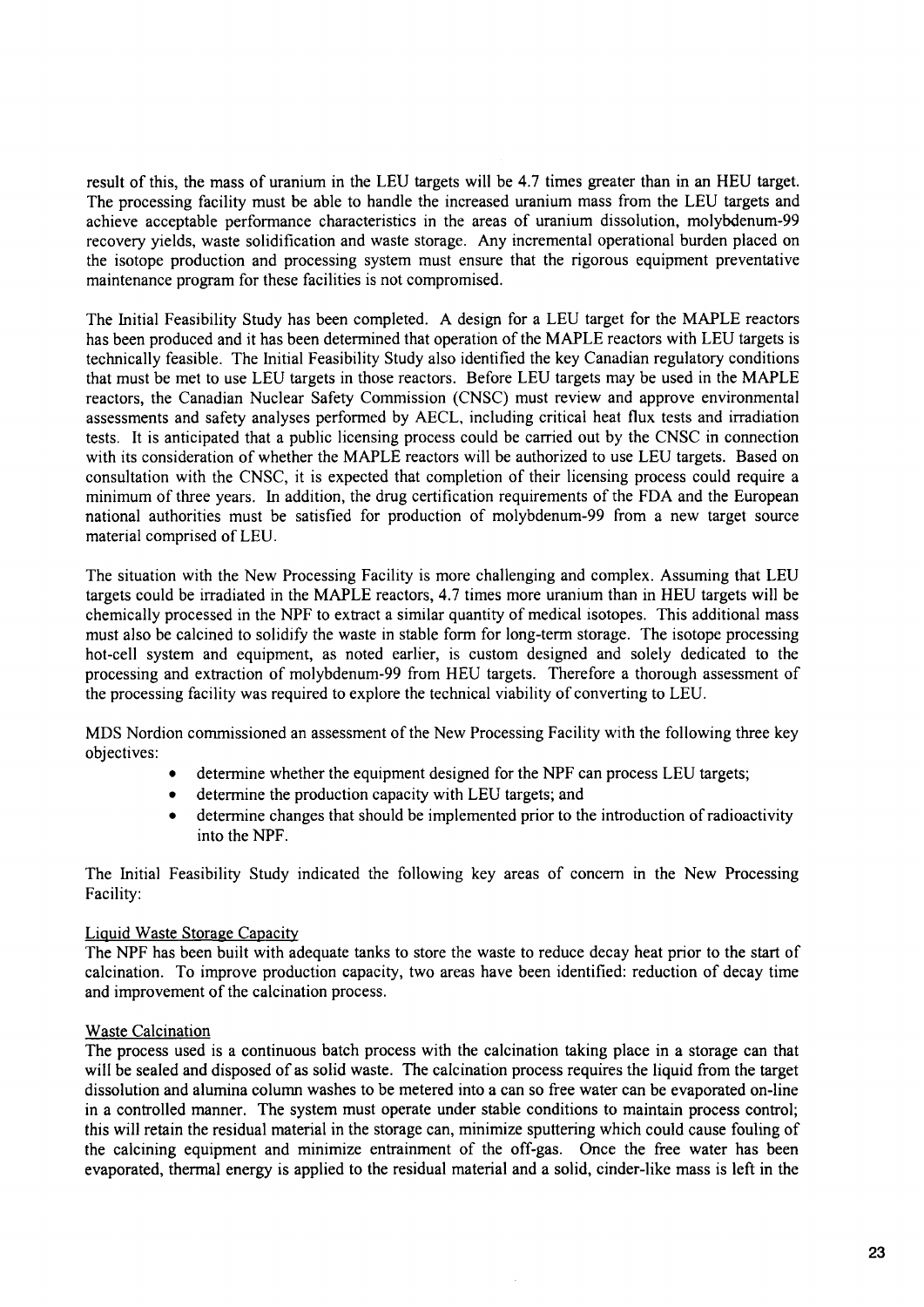storage can. The storage can is then seal-welded, loaded in a basket, and transported in a shielded container to a storage silo in the waste management area. Because of the sputtering observed after the removal of free water, the total amount of uranium in the can is the limiting factor. With greater amounts of uranium arising from processing LEU targets, there was danger of sputtering not being contained in the can and causing fouling of the calcining system. The Initial Feasibility Study confirmed that a significant number of additional waste cans would be required if the change to LEU was made and the calcination process performed in a controlled manner.

A key step in the conversion feasibility evaluation is for MDS Nordion to gain operational experience processing HEU through the calcination and waste handling system to determine any changes that could be made to manage the increased mass of uranium that will be in the LEU targets. In addition, an evaluation will be made to determine if the process could be carried out more quickly. Furthermore this facility was built with an expected useful life of 40 years. In the natural course of events it is expected that MDS Nordion and AECL will find ways to improve the process capacity of the facility accommodate any additional process demands to meet market growth projections.

#### Solid Waste Storage

Because of the processing considerations mentioned earlier, the number of waste containers will increase. As there will be less uranium per container, the arrangement of these containers in the concrete waste storage silos may be different and it is expected that the number of silos required will be greater. This, in turn, could have an impact upon the storage capacity of the existing waste storage site. The licensing and environmental requirements to address this issue will need to be defined.

Overall, the Initial Feasibility Study demonstrated that a LEU target could be processed and a similar molybdenum-99 extraction efficiency could be obtained as when compared to an HEU target. However, although there would be a greater volume of liquid waste required to obtain a suitable extraction efficiency, the limiting factor **in** system capability was identified to be the speed at which waste frorn the LEU target could be calcined. It was determined that this could best be addressed by establishing a process development program aimed at improving the cycle time to process the LEU waste stream. Essentially the key issue is the capacity and capability of the calcination system. This assessment was discussed with and reviewed by Argonne National Laboratory (ANL) who are co-operating with MDS Nordion and AECL on the LEU conversion program.

## **4. Status of the Phase 2 Conversion Development Program**

With completion of the Initial Feasibility Study, MDS Nordion has proceeded with Phase 2, the Conversion Development Program. The Conversion Development Program is examining ways to address the two main obstacles to LEU conversion. These are:

- 1. high volumes of solution to separate the molybdenum-99 from the LEU targets because of the greater amount of uranium in solution; and
- 2. approximately five times more uranium will be present in the wastes to be calcined.

The Phase 2 program essentially consists of a waste process development program which is examining the technical, regulatory and economic implications for managing the increased volume of waste arising from processing LEU targets in the NPF. The objective of the Conversion Development Program Phase is to identify and evaluate improvements to the calcining system capacity and capability to process the LEU targets. The waste processing development program will:

- 1. identify throughput and cycle time improvements to the calcining system and equipment;
- 2. identify possible process improvements in the NPF to reduce the waste arising from processing LEU targets; and
- 3. ensure adequate equipment operation and maintenance cycles for commercial production.